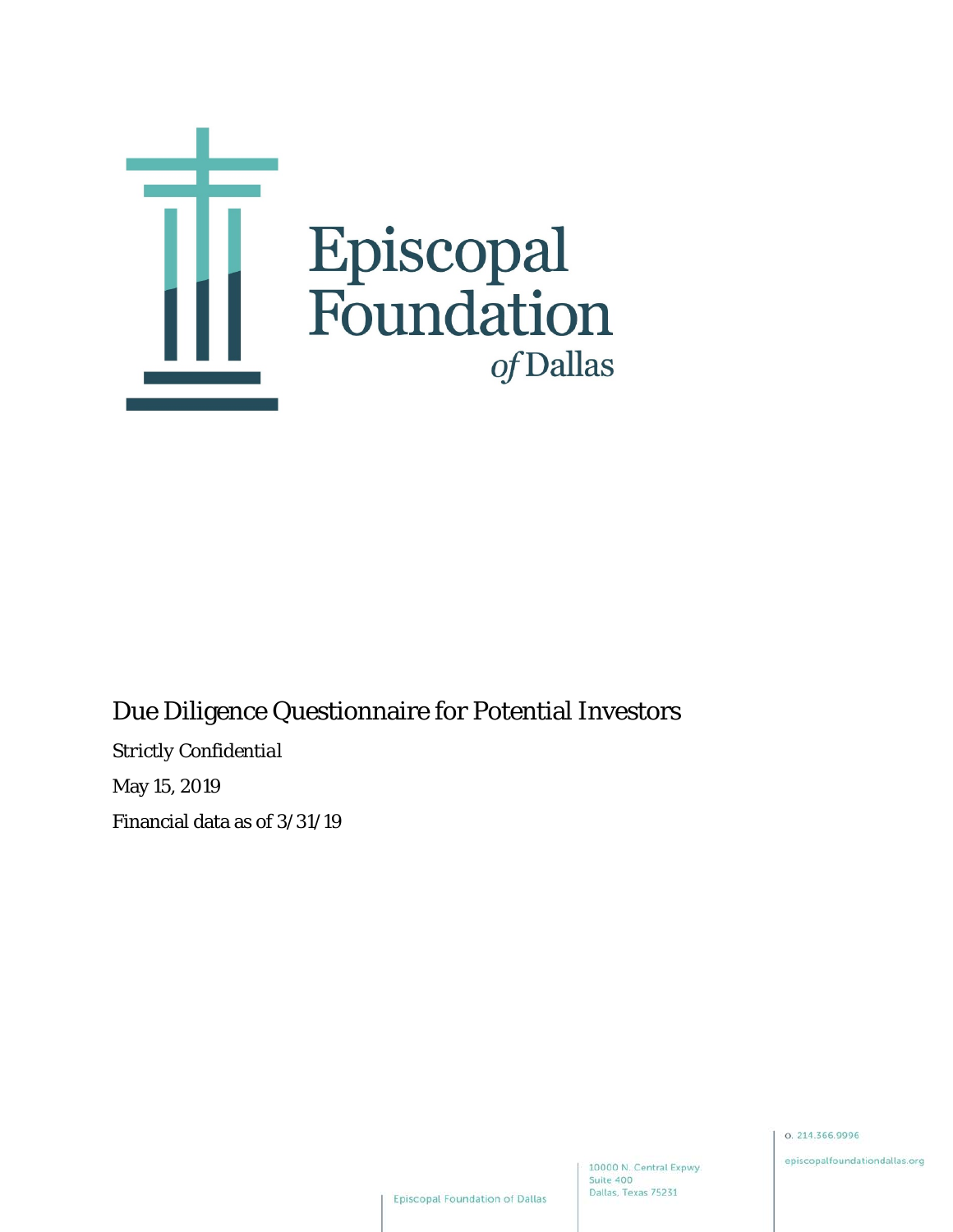## **Table of Contents**

- 1. Overview of the Foundation
- 2. Investment Services
	- A. Portfolio Management
		- i. Investment Objectives
		- ii. Investment Strategy
		- iii. Investment Performance
	- B. Planned Giving
	- C. Donor-Advised Funds
- 3. The Team
- 4. Frequently Asked Questions
- 5. Cover Sheet
- 6. Appendix
	- A. Foundation History
	- B. Board of Trustees Listing
	- C. Investment Committee Biographies

episcopalfoundationdallas.org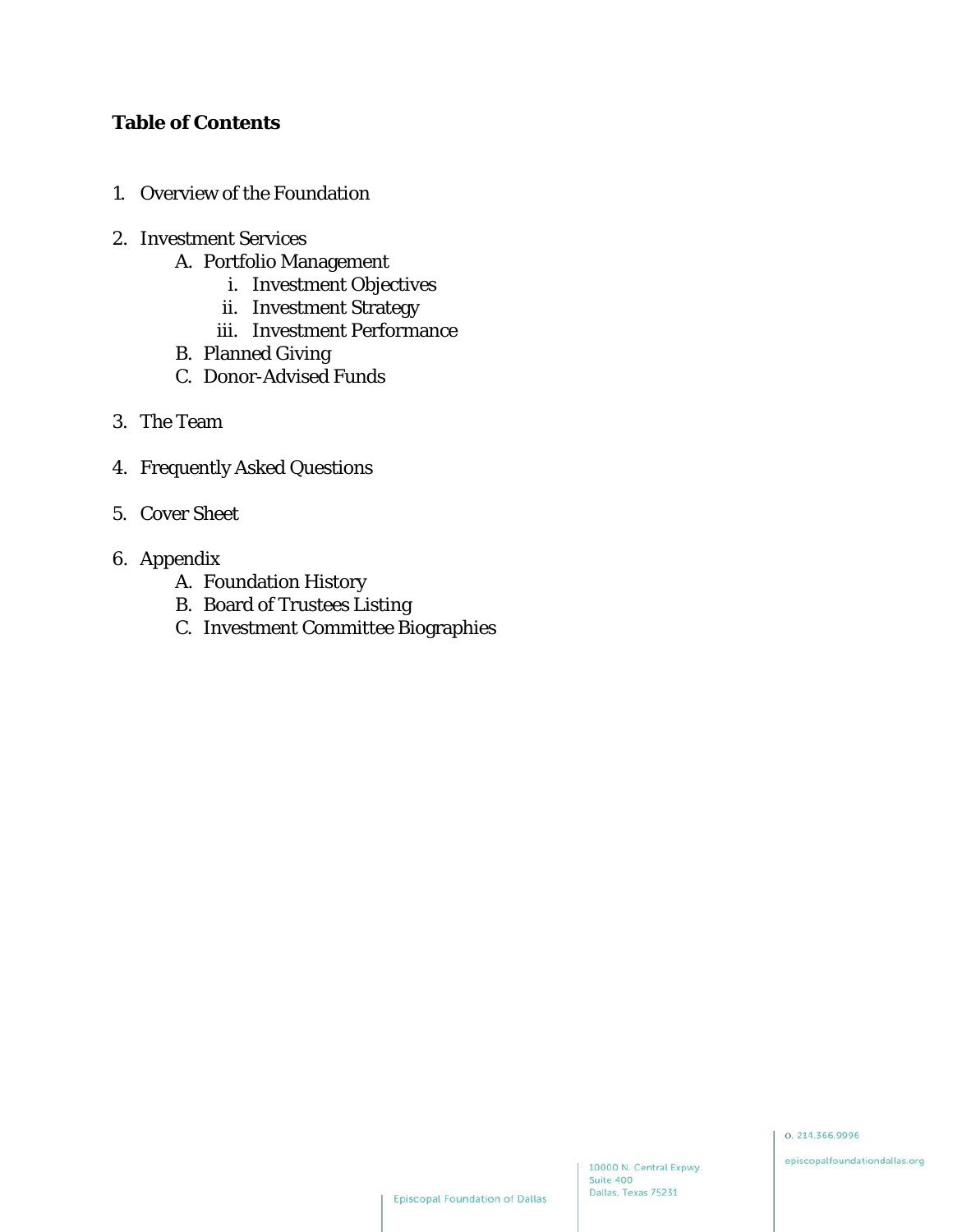#### **1. Overview of the Foundation**

**Mission Statement:** The Episcopal Foundation of Dallas exists to strengthen and support faith communities by partnering wise investments with purposeful giving.

**Origin and Purpose:** The Episcopal Foundation of Dallas was established by the Diocesan Convention of 1950 at the request of Bishop C. Avery Mason to invest and administer the trust funds of the diocese. The Foundation is independent of the Diocese, although the bishop is an ex-officio trustee.

Over time the Foundation has accumulated its own funds and has made its investment services available to other members of the Episcopal community.

The Foundation is organized as a Texas non-profit corporation and is qualified as a Section 501(c)(3) tax-exempt organization.

**Board of Trustees:** Our board is comprised of lay persons and clergy from a variety of parishes in the Diocese. Each trustee has been active in the life of the church and brings experience and expertise to bear on the Foundation's mission and operations.

**Grants Program:** The Foundation uses the investment proceeds of its own funds to make grants to entities that are helping to carry out the purposes of the Episcopal Diocese of Dallas. The Foundation has a particular focus on supporting programs that address those members of our community with food and shelter vulnerabilities.

**Investments:** The Foundation is committed to a disciplined, consistent, and long-term focus for its investments. We invest in broadly diversified global equity and fixedincome holdings and use cost-efficient funds and managers to enhance prospective returns. We use both actively-managed and passively-managed (index) funds in almost equal measure.

The Vanguard Group is our investment consultant and, in an ongoing basis, has been instrumental in helping us determine our asset allocation and fund selection for each asset class. Although all funds are pooled, we have the ability to offer investment partners custom allocations of their choice.

0.214.366.9996

episcopalfoundationdallas.org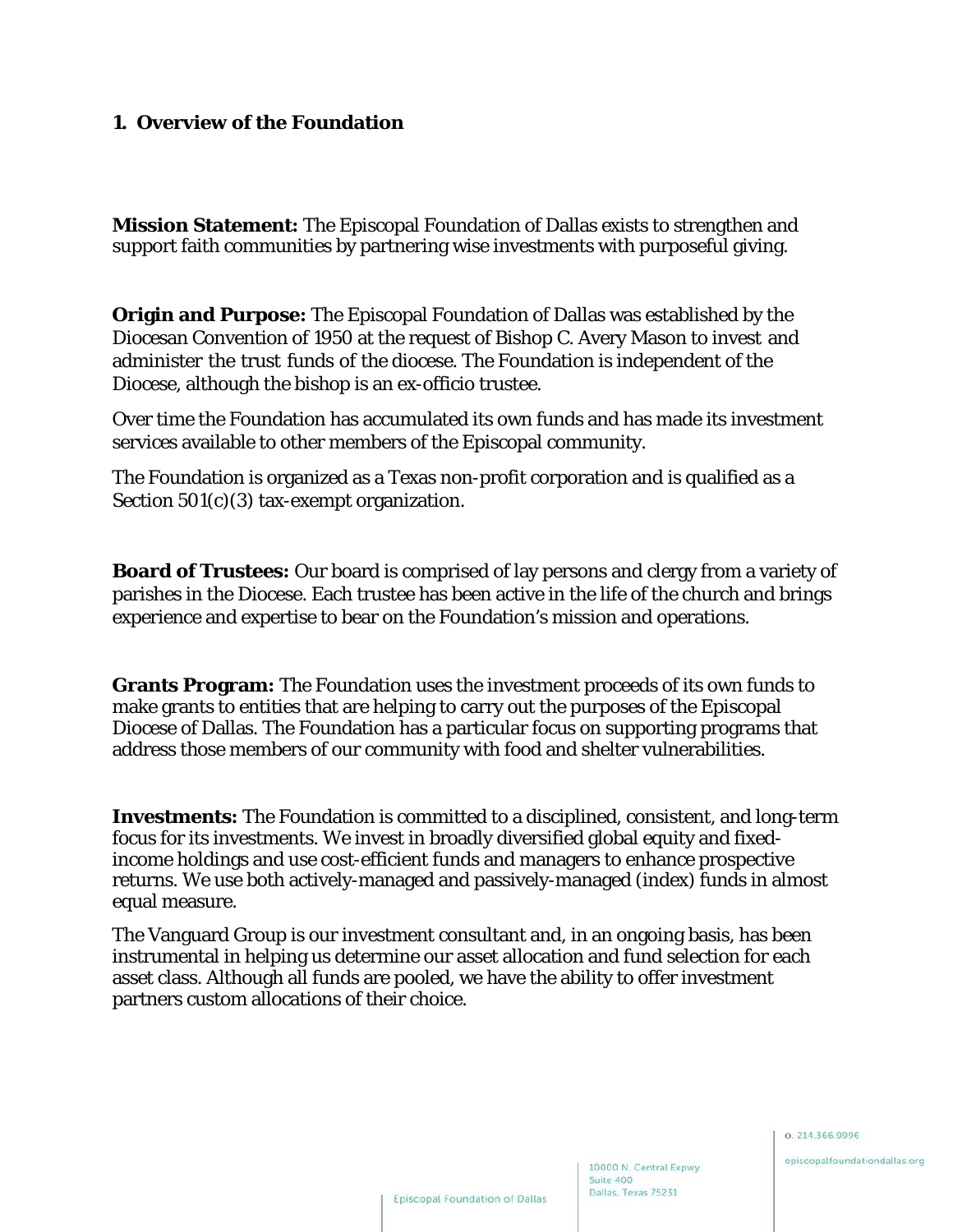**Assets Under Management and Investment Partners:** The Foundation currently has approximately \$39 million in assets under management in about 40 client accounts. Investment partners include the Episcopal Diocese of Dallas, Episcopal churches and schools in the geographical boundaries of the Diocese, and funds controlled by the Episcopal Foundation of Dallas (EFD), which includes the Episcopal Health Foundation of Dallas (EHFD), formerly known as the Gaston Episcopal Hospital Foundation. By market value, the breakdown is:

Episcopal churches & schools =  $40\%$ , EFD & EHFD  $= 32\%$  $Diocese = 28%$ 

**Fees:** As a nonprofit, our annual administrative fee is designed only to defray administrative costs including three part-time staff and an annual audit of the Foundation. The very competitive advisory fee charged by Vanguard is the result of the significant size of invested assets.

| <b>Episcopal Foundation Administrative Fee</b> | $0.55\%$ |
|------------------------------------------------|----------|
| Vanguard Advisory Fee                          | 0.11%    |
| <b>Total Fees</b>                              | $0.66\%$ |

0.214.366.9996

episcopalfoundationdallas.org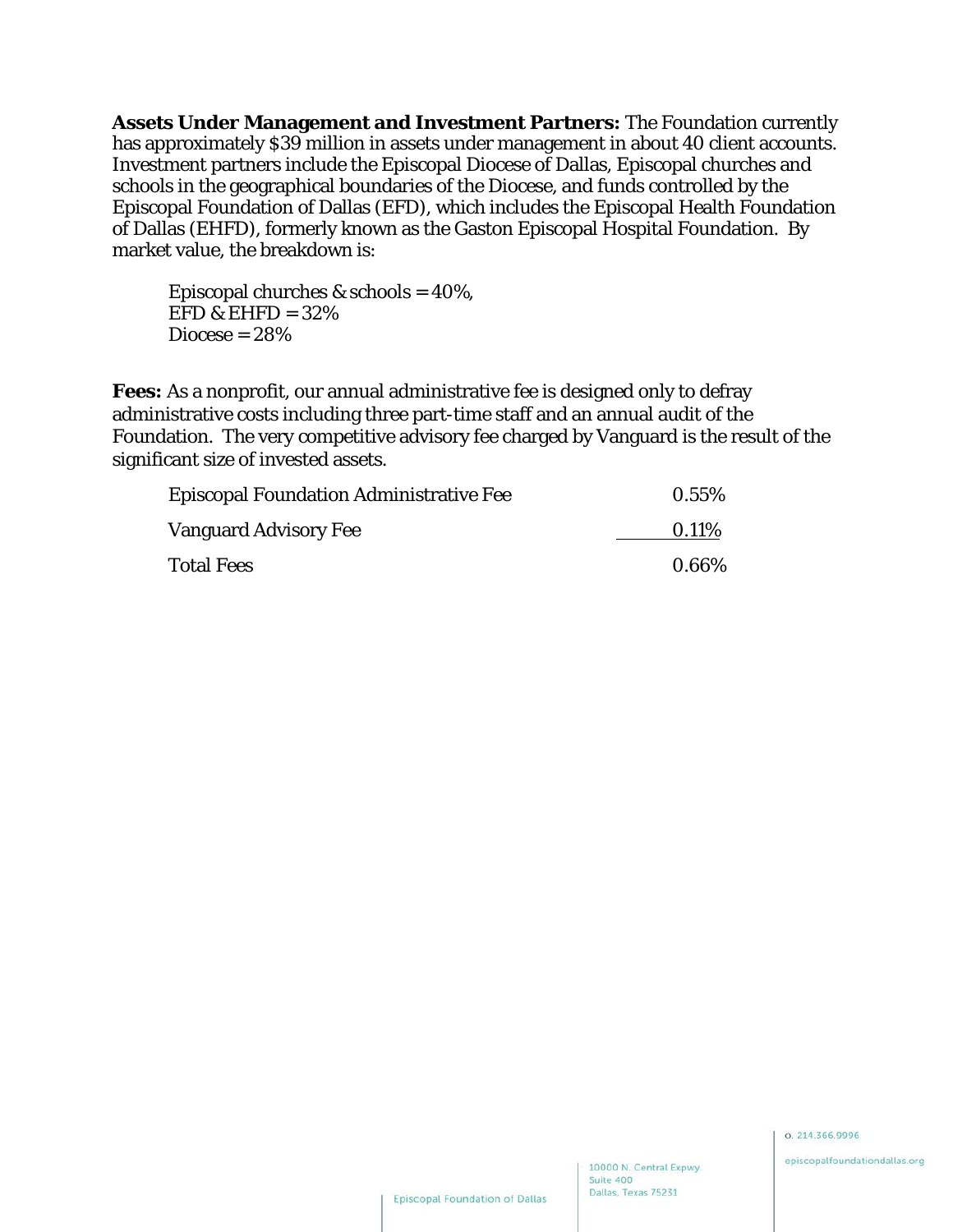#### **2. Investment Services**

The Episcopal Foundation of Dallas offers valuable, cost-effective expertise to allow your organization to focus on its primary mission.

#### **A. Portfolio Management**

Our primary investment service is Portfolio Management. Our investment portfolio is currently invested with The Vanguard Group and is equally invested in both activelyand passively-managed holdings.

#### **Investment Objectives**

- Preservation of assets through an investment return sufficient to offset inflation
- Enhancement, where possible, of the assets through an investment return sufficient to achieve payout objectives and to preserve the real value of the corpus

#### **Investment Strategy**

- We are committed to a disciplined, consistent and long-term focus.
- We invest the assets in broadly diversified global equity and fixed income holdings.
- We utilize cost-efficient funds and managers to enhance prospective investment returns.



#### **Asset Allocation**

episcopalfoundationdallas.org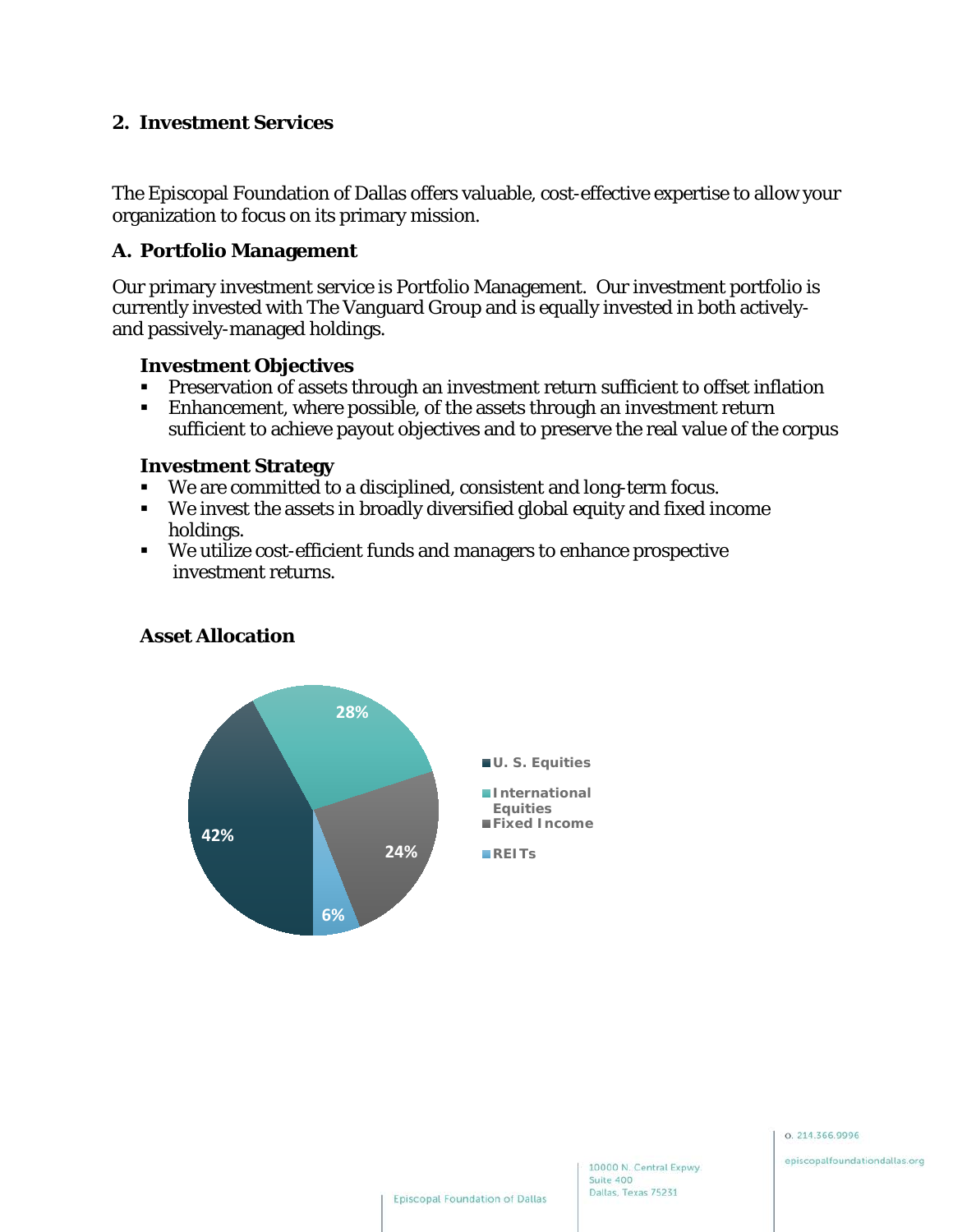#### **Management Style**



## **Foundation Performance**

The Council on Foundations in partnership with Commonfund gathers data on investment performance for both private and community foundations. The Episcopal Foundation of Dallas uses these returns as a benchmark of peers who also maintain a long-term focus of preserving capital with returns sufficient to offset inflation and support payout objectives. The results for periods ended December 31, 2017 show the Episcopal Foundation of Dallas has outperformed survey participants for all periods included.



0.214.366.9996

episcopalfoundationdallas.org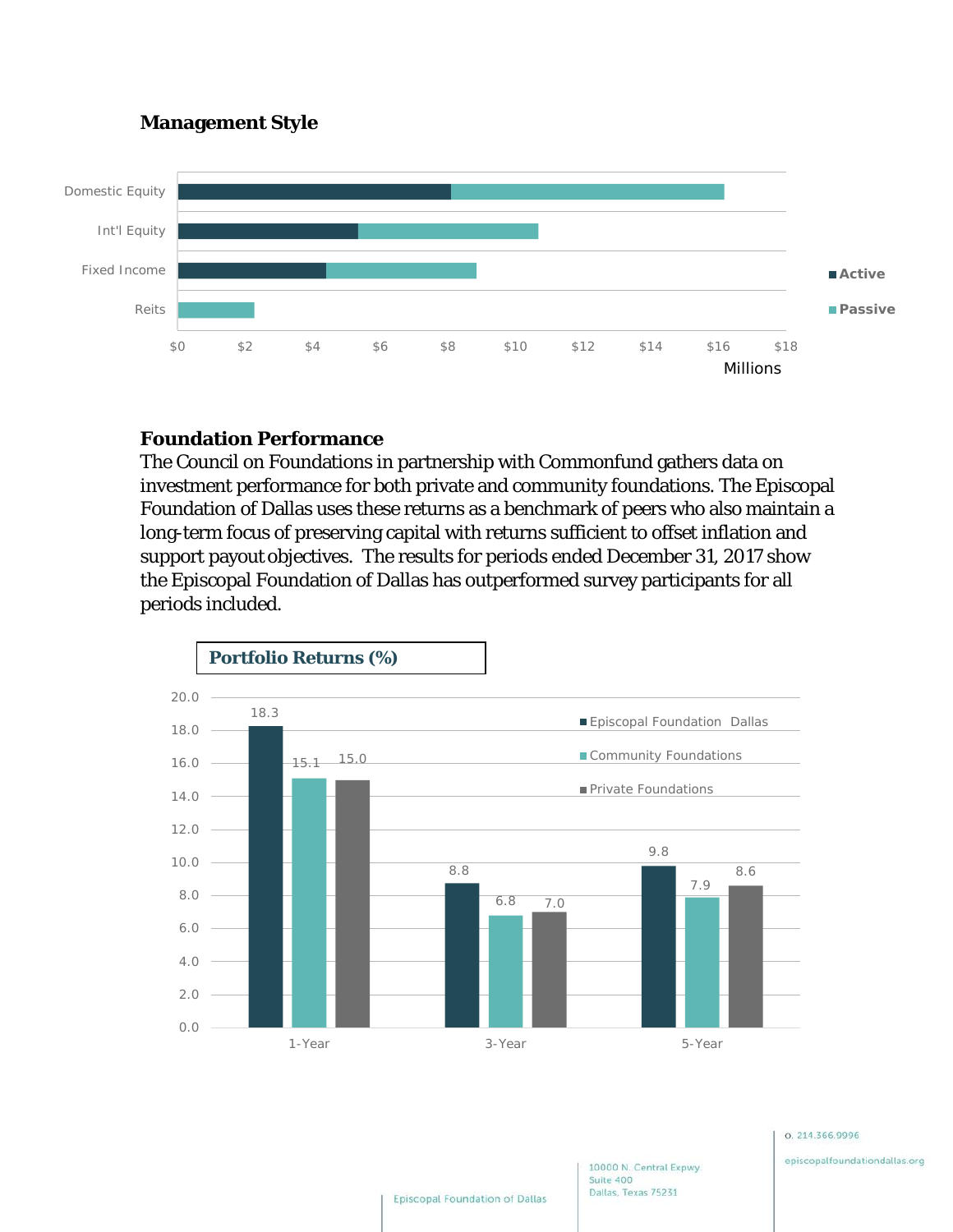#### **Other Investment Services:**

## **B. Planned Giving**

Planned giving ensures the health of future ministries and offers your donors opportunities to make their gifts in the time frame that works best for them. The Episcopal Foundation of Dallas offers educational and marketing resources to create and manage endowments.

#### **C. Donor-Advised Funds**

Donor-Advised Funds provide a way for individuals to direct and manage their charitable giving. The Foundation is able to manage the necessary paperwork and grant research and administration.

0.214.366.9996

10000 N. Central Expwy.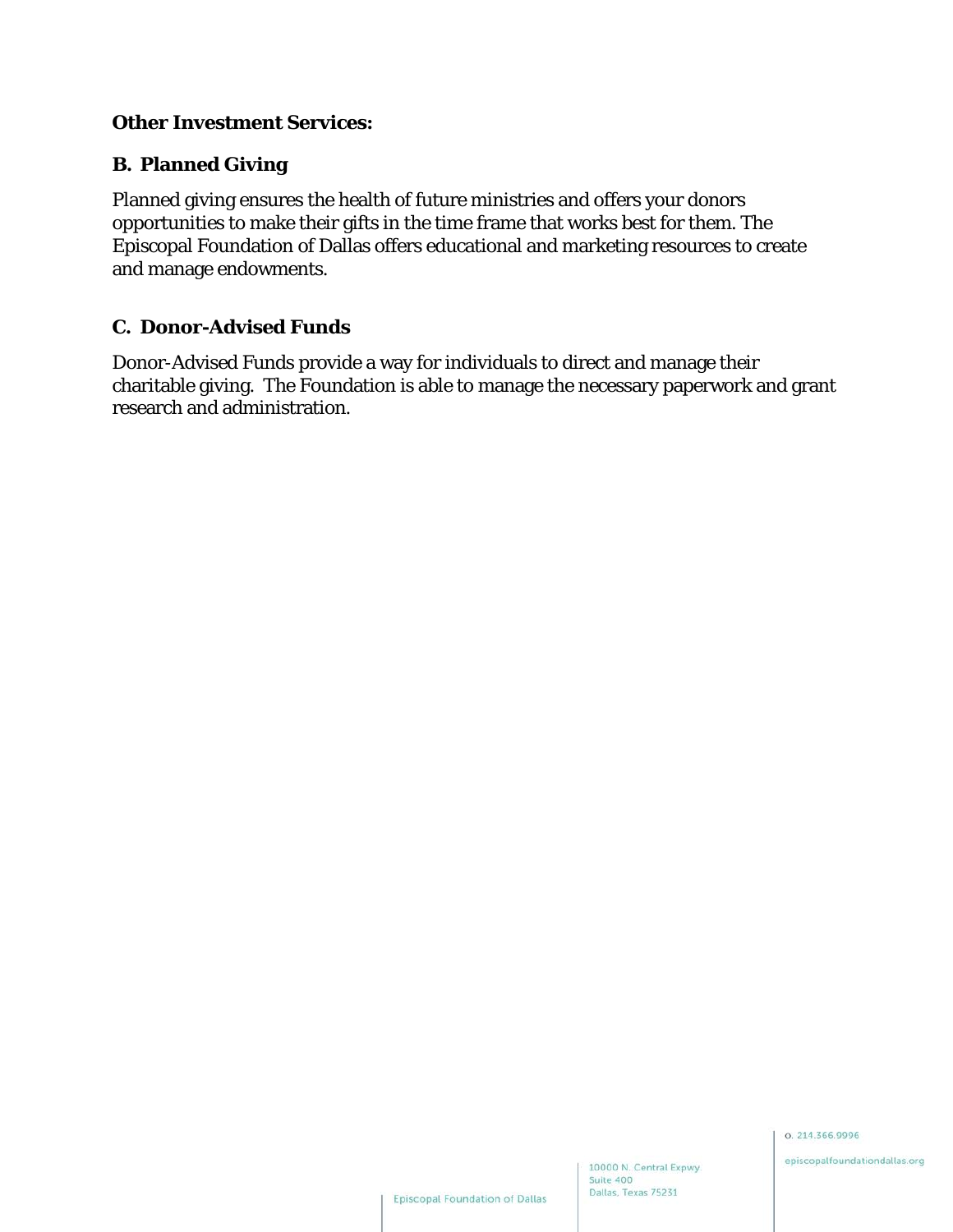#### **3. The Team**

The Foundation is managed by an 18-member board of trustees recruited and elected by the board. The organizational structure includes the following committees: Executive Committee, Audit and Administration Committee, Development and Marketing Committee, Grant Committee, Investment and Finance Committee, and Governance and Nominating Committee.

The Investment and Finance Committee is responsible for supervision ofthe investment portfolio of the Foundation, subject to the stated Investment Policy Statement and is comprised of members who average 33+ years of investment and business experience:

- **Rick Barry**: Chair of Investment and Finance Committee; Former General Partner and Manager of Marathon Partners, L.P.
- **Will Beecherl**: President of Verdad Oil and Gas Corp
- **Pat Carrigan**: Senior Vice President and Wealth Manager, UBS Financial
- **Philip de Bruyn**: Partner at Southern Wealth Management, LLP
- **Scott Hancock** (*Slated*): Owner, Oak Capital Advisors
- **Ken Hanks**: Board Member, NexBank Capital; and former CFO, SWS, Inc. (NYSE)
- **Andy Welch**: Principal of EMA Lodging; former CFO Xenia Hotels
- **Dan Wilson: Former Managing Director, UBS Securities**

Please see appendix for additional information on the Investment Committee

The Foundation is staffed with three experienced part-time employees:

- Pam Fellows Jamieson, Executive Director
- Kathy McCabe, Controller
- Polly Bireley, Grant Administrator

0.214.366.9996

10000 N. Central Expwy.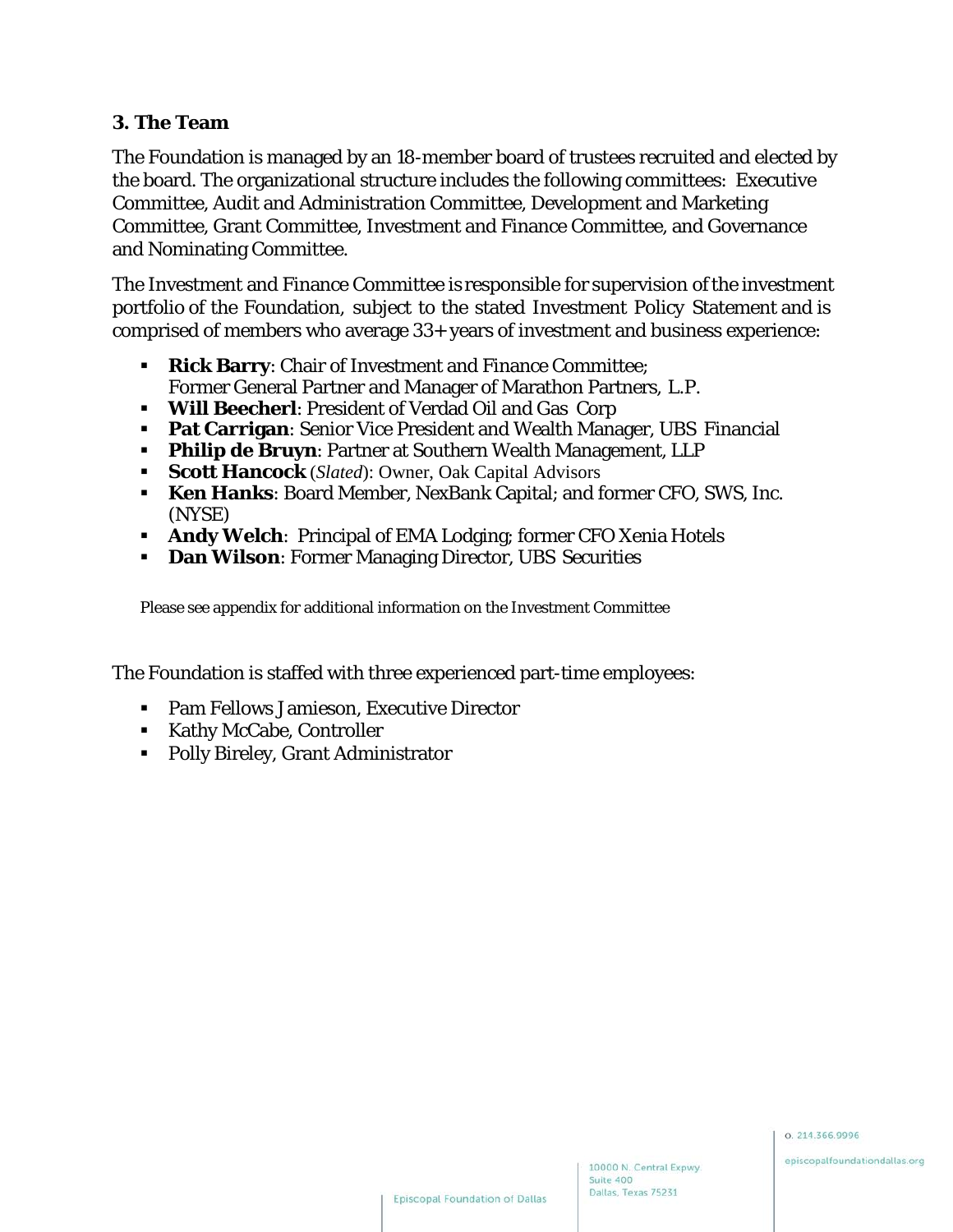## **4. Frequently Asked Questions**

- 1. Why should we invest with the Episcopal Foundation of Dallas?
	- We are a nonprofit and have our own funds invested alongside yours.
	- We offer an extremely competitive investment management fee (via The Vanguard Group) as a result of the size of our invested assets.
	- We offer low administrative fees designed only to cover our operating costs and not produce any net profits to the Foundation.
	- We provide an annual audit of the Foundation.
	- We are based in Dallas and understand the needs and challenges of the Episcopal faith community.
- 2. What is your philosophy on dealing with the volatile market?
	- We invest with a nearly-infinite time horizon, as is appropriate for most foundation and permanent endowment funds. We do not attempt to time the market and rely on a broadly diversified asset allocation to manage risk.
- 3. What makes the Episcopal Foundation of Dallas different from the competition?
	- Your Episcopalian neighbors are committed to the Foundation and dedicated to the growth and success of the parishes, schools, and missions of the Episcopal Diocese of Dallas – and have been for over half a century.
	- Part of our mission is to give back to the Episcopal community including its parishes, schools, and missions – through our grant program.

0.214.366.9996

10000 N. Central Expwy.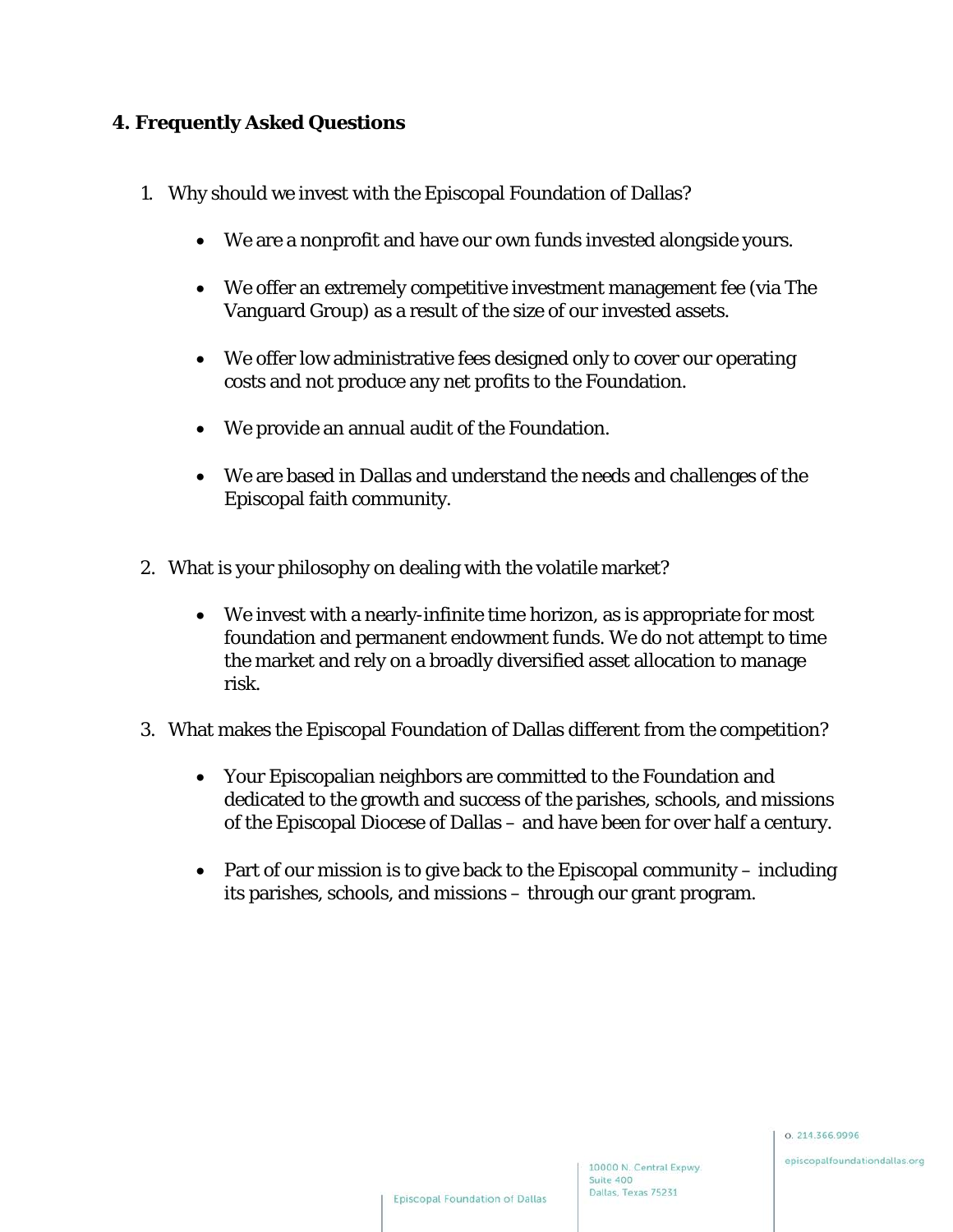## **5. Cover Sheet**

| Organization                 | <b>Episcopal Foundation of Dallas</b>  |
|------------------------------|----------------------------------------|
| <b>Address:</b>              | 10000 N. Central Expressway, Suite 400 |
|                              | Dallas, TX 75231                       |
| Phone:                       | 214 366-9996                           |
| EIN:                         | 75-6038522                             |
| <b>Accountant/Auditor</b>    | BKD, LLP                               |
| <b>Financial Information</b> | Located on our website at              |
|                              | www.episcopalfoundationdallas.org      |
| <b>Organization Contact:</b> | <b>Pam Fellows Jamieson</b>            |
|                              | <b>Executive Director</b>              |
|                              | 214 366-9996 or 214 695-5230           |
|                              | exec@episcopalfoundationdallas.org     |
|                              |                                        |

0.214.366.9996

episcopalfoundationdallas.org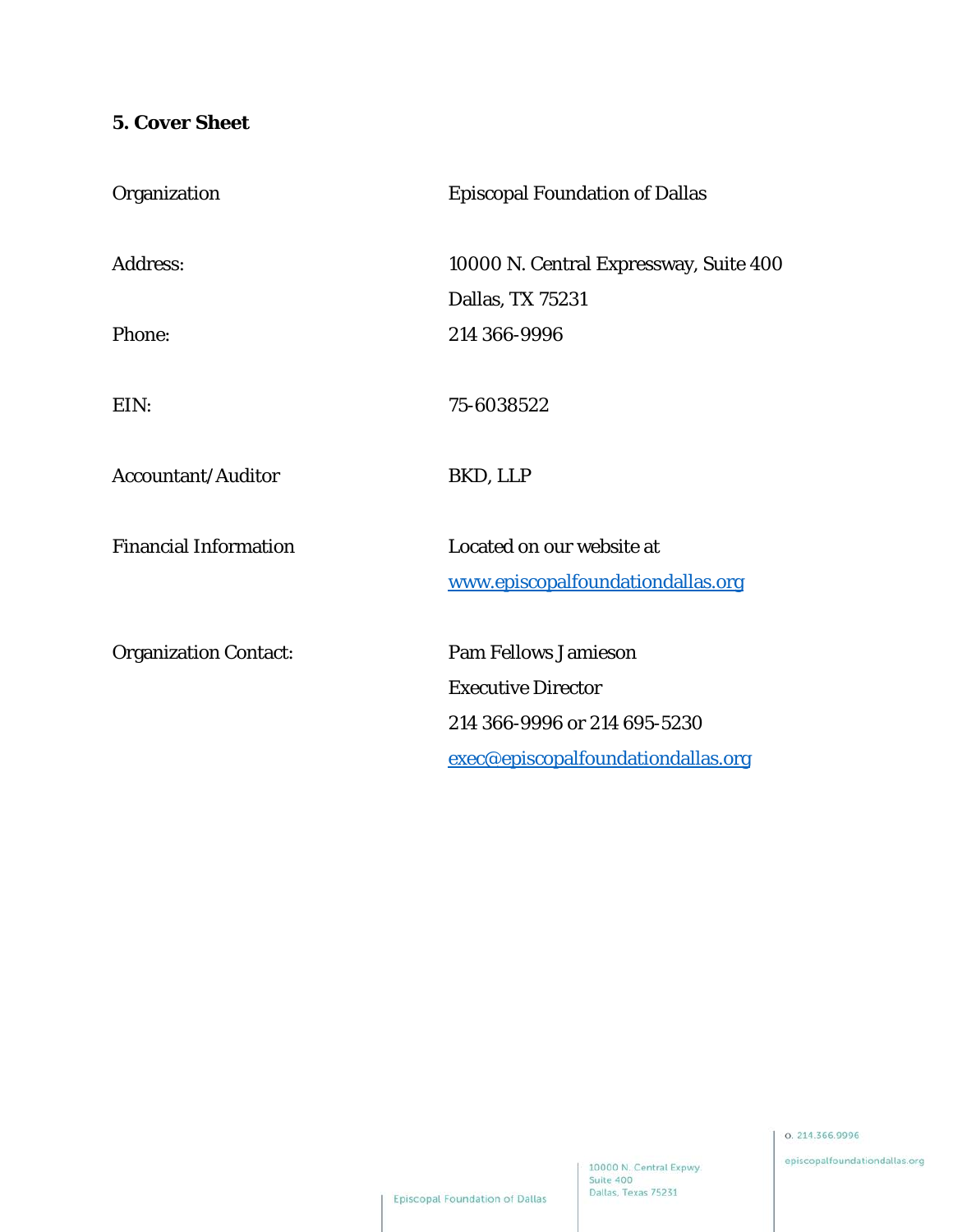#### **6. Appendices**

#### **Appendix A. History of the Foundation**

**The Episcopal Foundation of Dallas** was established by the Diocesan Convention of 1950 at the request of Bishop C. Avery Mason. Before its creation, all valuables bequeathed to the church were managed by the bishops in succession: Bishops Garrett, Moore, and Mason. As the funds grew in value and numbers, the responsibility became too great for one person. At that time, Bishop Mason asked for a Foundation to be established to invest and administer the trust funds of the diocese.

The Foundation's trustees were originally nominated by the Bishop and elected for a three-year term by the Diocesan Convention. Board members have included wellknown civic leaders such as Leo Corrigan, Jr., W.W. Lynch, Rodney Hargrave, Charles Aberg, Jr., John Stemmons, Cecil Green, J. Irion Worsham, W.R. Newsom, Jr., Henry Beck, Jr., John G. Penson, John Rauscher, Robert B. Payne, Jon L. Mosle, Jr., Don M. Houseman, John R. Taylor, Jr., F.B. Goldman, Riter C. Hulsey, Louis Beecherl, Jr., W. Plack Carr, Jr. and William B. Madden.

Today, trustees are nominated and elected by the current Board of Trustees, the Bishop is an ex- officio member of that board, and the Foundation operates as a separate, independent entity, outside the jurisdiction of the Episcopal Diocese of Dallas, The Episcopal Church, and the Diocesan and General Conventions of the Church.

For over seven decades, the Foundation has fulfilled its mission through careful stewardship of the permanent trusts and other long-term investment assets entrusted to it. The Foundation currently manages approximately \$39 million in investments in over 40 client accounts. Our services are available to any Episcopal parish, school, or mission located within the Episcopal Diocese of Dallas.

In 1964, the Foundation's services broadened to include an annual grant program. The grant program expanded considerably in 1988 with the establishment of the Episcopal Fund, an unrestricted endowment for the Foundation. Since that time, the Episcopal Fund has grown from \$1.5 to over \$4 million, and has awarded over \$3.0 million in grants to diocesan and other charitable organizations throughout the community under the direction of the Foundation's Grants Committee.

0.214.366.9996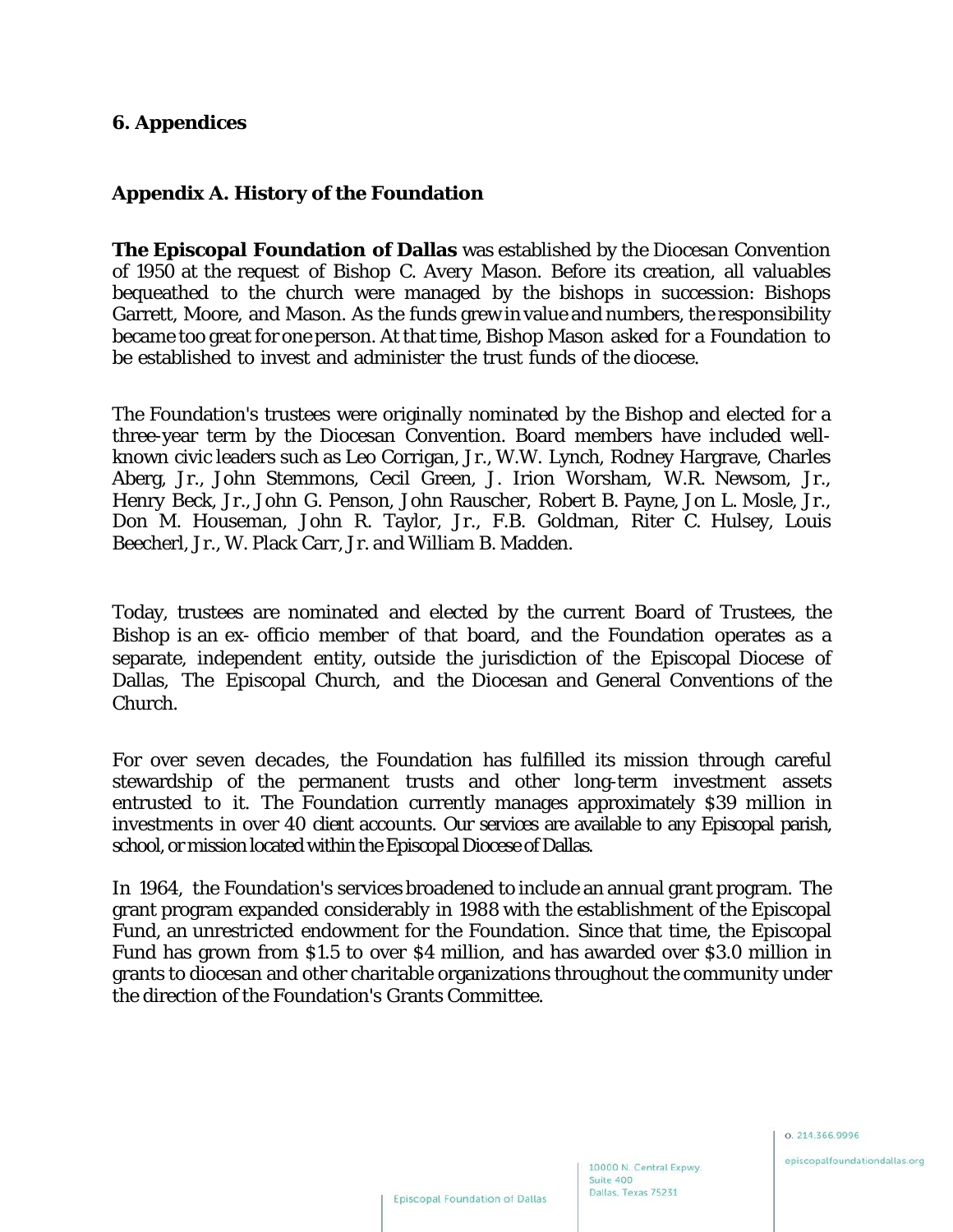# **Appendix B. The Episcopal Foundation Board of Trustees**

| Eugenia King, Chair                                                   | Saint Michael and All Angels/ESD       |
|-----------------------------------------------------------------------|----------------------------------------|
| Philip de Bruyn, President                                            | Church of the Transfiguration/PES      |
| Chris Ayres, Vice-President/Treasurer                                 | Church of the Transfiguration/ESD      |
| <b>Jed Nau, Secretary</b>                                             | <b>Church of the Incarnation</b>       |
| Rick Barry, Investment and Finance Chair Saint Michael and All Angels |                                        |
| Ford Keith, Grant Chair                                               | <b>Saint Matthews Cathedral</b>        |
| Bishop George Sumner, Ex Officio                                      | <b>Diocese of Dallas</b>               |
| Will Beecherl                                                         | <b>Church of the Incarnation</b>       |
| Pat Carrigan                                                          | <b>Church of the Incarnation</b>       |
| Robbi Rice Dietrich                                                   | <b>Church of the Transfiguration</b>   |
| Elizabeth "Jiggs" Foster                                              | Saint Michael and All Angels           |
| <b>Scott Hancock (Slated)</b>                                         | <b>Saint Michael and All Angels</b>    |
| <b>Ken Hanks</b>                                                      | <b>Church of the Incarnation</b>       |
| Barbara McColm (Slated)                                               | <b>Church of the Transfiguration</b>   |
| <b>TJ McCoy</b>                                                       | St. Philips Episcopal Church           |
| Elizabeth Trupiano (Slated)                                           | St. John's Episcopal Church/St. John's |
| Rev. Fabian Villalobos                                                | <b>Christ Episcopal Church</b>         |
| <b>Andy Welch</b>                                                     | <b>Church of the Incarnation</b>       |
| <b>Plack Carr, Emeritus</b>                                           | <b>Saint Michael and All Angels</b>    |
| <b>Bill Madden, Emeritus</b>                                          | <b>Saint Michael and All Angels</b>    |
| Dan Wilson, Emeritus                                                  | <b>St. Andrew's McKinney</b>           |

episcopalfoundationdallas.org

10000 N. Central Expwy. Dallas, Texas 75231

Suite 400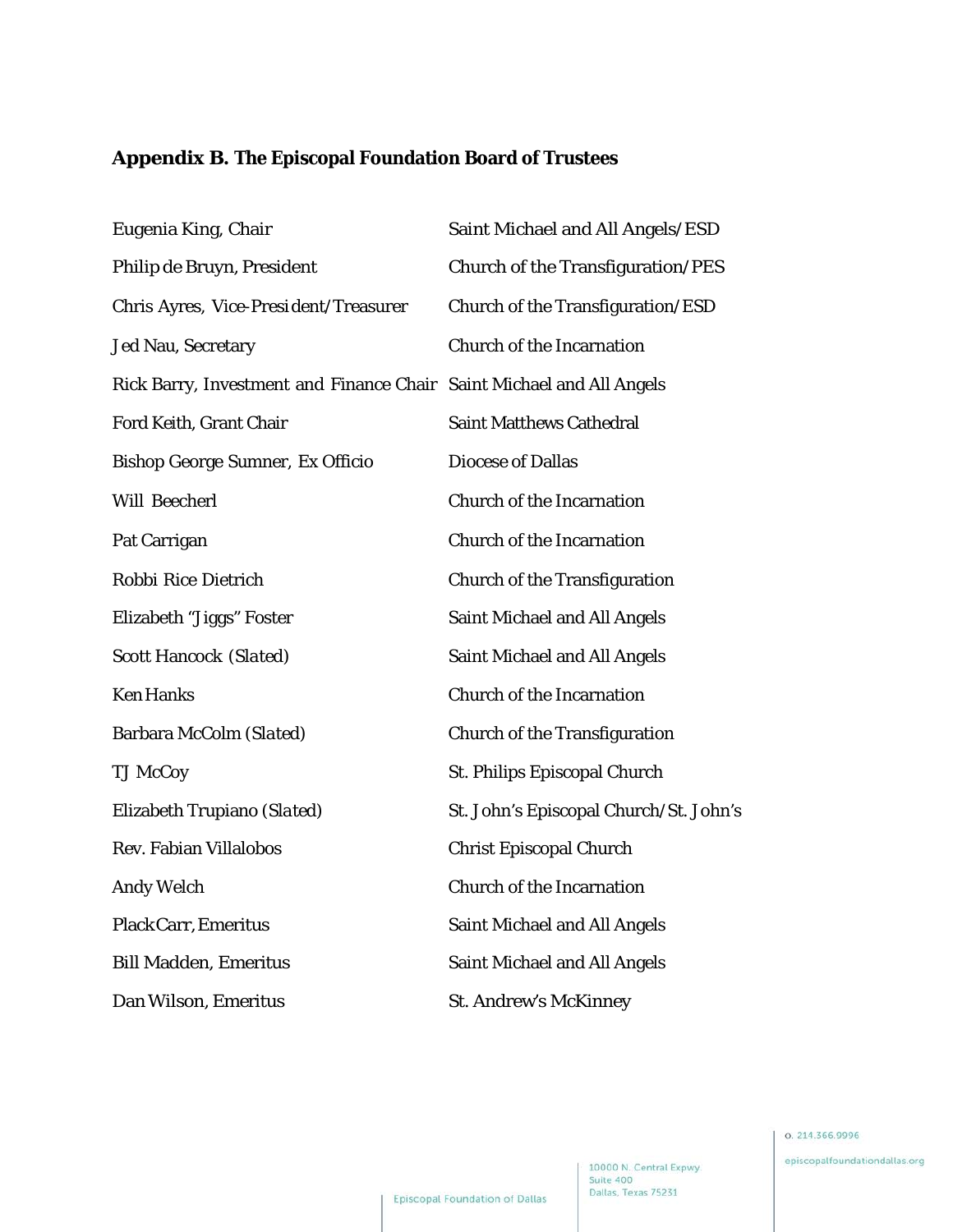### **Appendix C. Investment Committee Biographies:**



**Richard H. Barry**, Chairman of the Investment & Finance Committee, is a parishioner of Saint Michael and All Angels where he has served on the vestry. From 1985 to 2012 he was General Partner and Manager of Marathon Partners, LP, a Dallas-based long-short hedge fund which he founded. Prior to that, Rick was a Security Analyst and Associate Director of Research for Eppler, Guerin & Turner, Inc., a regional brokerage firm. From 1974 - 2000, he served on the Board of Directors for Lexington Management Group, Inc., a privately-held petroleum and venture capital company. Rick's civic contributions include terms as: Trustee and Chairman, Episcopal School of Dallas (ESD) Permanent Endowment Trust; Board member, ESD Board of Directors; Director, St. Philips School and Community Center Foundation; Trustee and Board President, St. Michael School; Board Member and Vice President, Notre Dame of Dallas Schools; Trustee, Endowment Committee member, and Alumni Council President, Phillips Academy (Andover, MA); Board Member and President, Association for Retarded Citizens of Dallas. Rick is a graduate of Yale University (B.A.) and Stanford University (M.B.A.) and received his CFA charter in 1977.



**William C. Beecherl** is a parishioner at the Church of the Incarnation where he has served on the Vestry and the Foundation Board. He is President of Verdad Oil and Gas Corp and serves as Manager of Double Springs Partnership LP. He serves on the Corporation and the Executive Council of the Episcopal Diocese of Dallas. He also serves as Trustee for the Highland Park Education Foundation. His past positions include Highland Park Town Council Member, Dallas Zoological Society Board member, Park Cities YMCA Board member.



**Patrick Carrigan** is a parishioner at the Church of the Incarnation where he has served as a Foundation Board member and a volunteer with the youth groups. He is currently serving on the Parish Committee on Vocations and the Commission on Ministry. He is a Chartered Financial Analyst (CFA) and is currently Senior Vice President – Wealth Management at UBS where he is responsible for the team's investment strategy, research, portfolio design and implementation. Prior to that he spent 28 years at Smith Barney. Pat serves as Chairman of Crossfire Ministries focusing on mentoring inner city Hispanic boys. He is currently on the Board of Arc of North Texas. He has also served on the Mental Health Board in Dallas.



**Philip M. de Bruyn**, President of the Board of Trustees, is a parishioner at the Episcopal Church of the Transfiguration. He is Partner in Southern Wealth Management, LLP. He was President and C.E.O. of Capital Plan prior to joining Southern Wealth in 2018. He has been active in the insurance and business industry for over 20 years. Prior to joining Capital Plan in 1992, he was Assistant Vice President of Hawthorne Associates, a Boston-based Registered Investment Advisor. Philip received a Bachelor's degree in Finance from the University of Oklahoma and an Executive MBA from Southern Methodist University. He is a member of the Association for Advanced Life Underwriting ("AALU"), The Life Underwriter Training Council, Registered Representative of M Holdings Securities, Inc., a Registered Broker/Dealer, Member FINRA/SIPC. He has served as Chairman of the Board of Trustees of The Parish Episcopal School. He has also served the school as a member of the Parish Episcopal Foundation, Inc. Board and as a member of the search committee that secured the current Head of School.

0.214.366.9996

episcopalfoundationdallas.org

10000 N. Central Expwy.